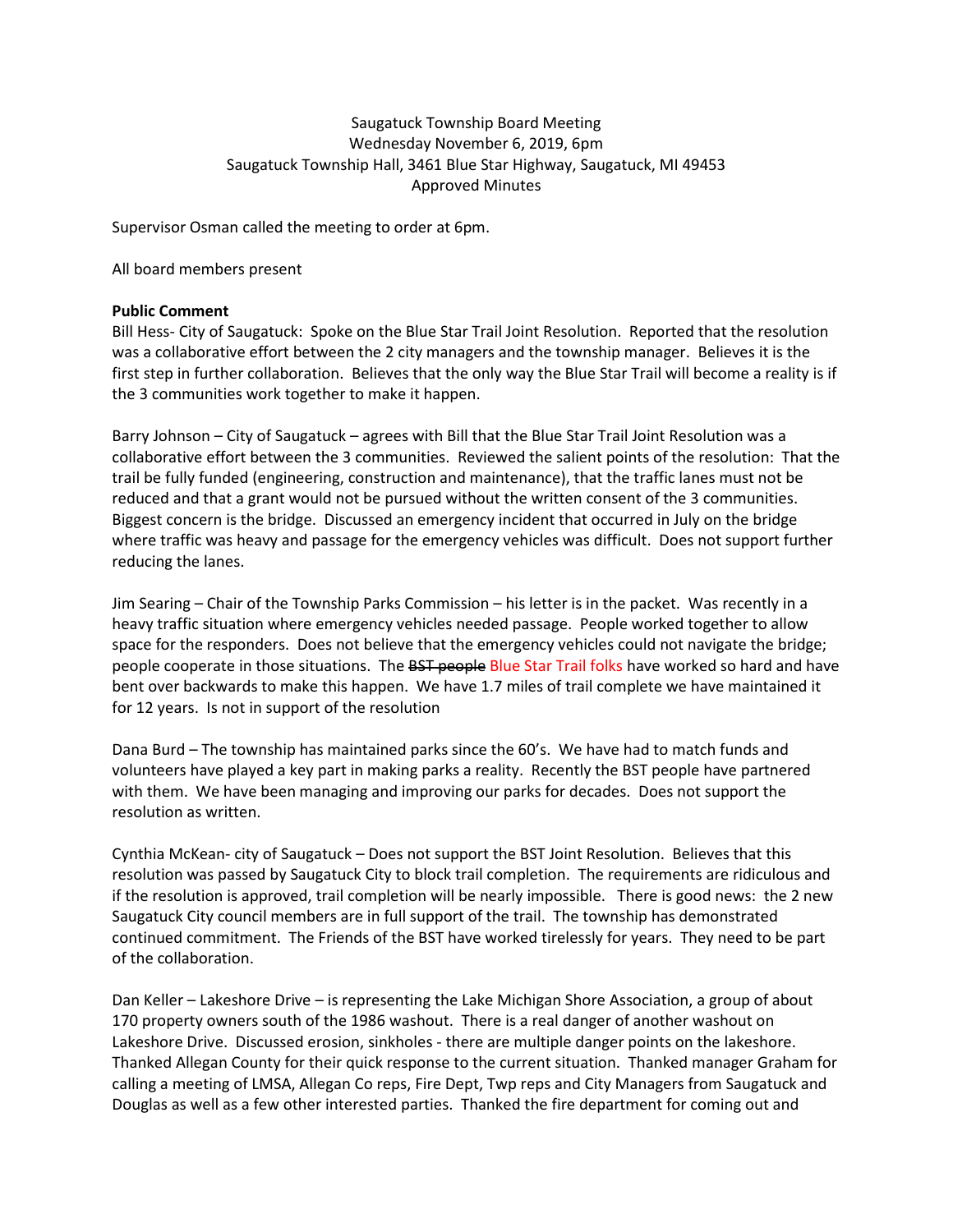developing a contingency plan. Is asking that the Twp appoint 2 reps to lead the effort. We need a near term viable option for access if the road becomes impassible. We also need a long-term solution. Believes the committee that is already in place for the emergency access should also tackle the longterm solutions. Thinks manager Graham should call a property owner meeting regarding temporary access options and long-term options.

John Adams – president of the Friends of the Blue Star Trail – Fully agree with the stated goals of the BST resolution regarding collaboration. The Friends were not included in this and they are a key partner. The resolution puts unreasonable/unachievable demands on the Friends of the BST. The Friends of the BST will withdraw their financial support if this resolution is passed by the 3 communities. Wants the township to table the resolution and work with the Friends on a more acceptable agreement. The Twp and the Friends have been good partners in the past and have accomplished much and wants to see this continue. The trail will be a gift to the Twp and the Twp will own and maintain the trail. The Twp pays on average \$3400 per year to maintain its 1.7 miles of trail. The trail would be a great value to the Twp. The 2016 resident survey showed that non-motorized trails were the top priority. We have a 200K pledge that we can utilize by the end of this year. Wants the Twp to table the resolution and work with the 2 other communities and the Friends to accomplish completion of the BST.

Dick Waskin – In support of the BST. The current resolution before you is not a solution, it is a hinderance to the completion of the trail. The conditions of the resolution are essentially the conditions used by Saugatuck City to stonewall the trail moving forward. Finds it puzzling that Saugatuck City states that they support the trail but has not formed any committees or made any action to support this. There are new members of the Saugatuck City Council that are in support of the trail and suggests that the Twp work with them to move forward with connecting the trail.

Fran Vanhowe Van Howe– thanked Twp for the progressiveness in constructing the completed trail. Also thanked the Parks Commission for its support. Is a longtime supporter of the BST. Knows it can be done here. There are so many communities already utilizing trails. Agrees with John Adams and suggests tabling the resolution

# **Approval of Agenda**

*Marcy – moved to approve the agenda as presented. Supported by Aldrich. Discussion: none. Approved 5-0.* 

#### **Invoices**

*Bigford – Moved to approve all bills and payroll in the amount of \$87,695.89 as presented. Supported by Helmrich. Discussion: None. Approved 5-0.* 

#### **Treasurer's Report**

General fund bank balance = \$2.4M – holding steady; we have received 15K of the 20K owed for Medical Marijuana admin fees. This is an annual fee.

CD value = \$751K – up \$2K from October

Needed – Board approval of bi-monthly tax revenue disbursements; YTD payments = \$6.1M. *Aldrich – moved to approve the 6.1M tax disbursements for Saugatuck Township. Supported by Bigford. Discussion: none. Approved 5-0*

YTD 2020 – (budget v. actual through 10/31/19) = \$65K negative variance between revenue and expenses. No overages at dept. level. No cause for alarm. That number will change in a month.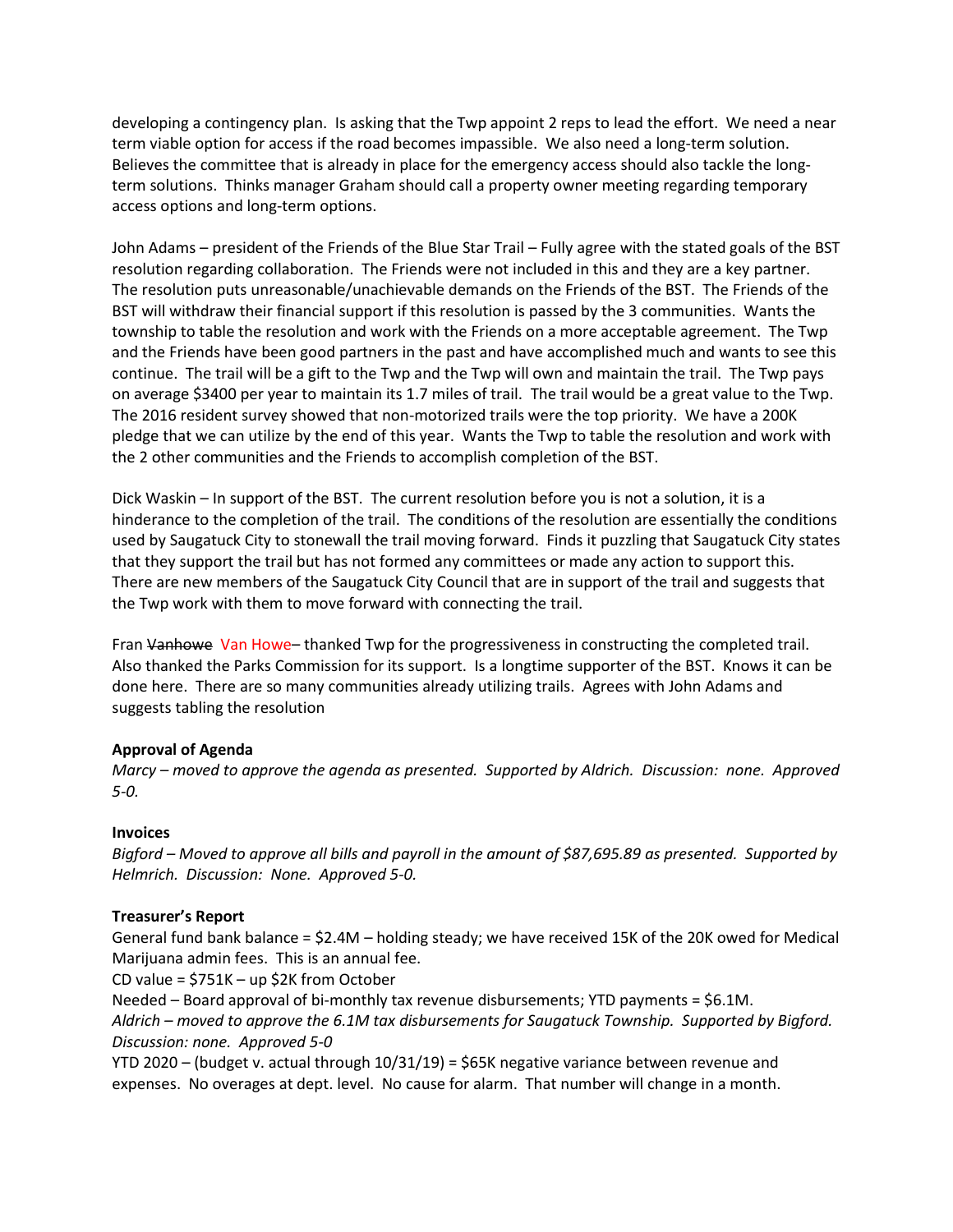Delinquent/ $2<sup>nd</sup>$  notice tax bills - did it last month for the first time and brought in over 100K in two weeks by reminding people.

Last week attended the Allegan Co Economic Development Conference. Saugatuck Twp has not attended in the past. It was worthwhile, and economic development is important. He and Manager Graham were both in attendance.

Winter Tax bills – Will be going out on December  $1<sup>st</sup>$ The Twp successfully completed their audit

### **Minutes**

Aldrich pointed out a misspelling of a name on page 3 Norman – should be Norma. Helmrich pointed out an error on the bottom line of page 3. Should read process is not in.

*Bigford moved to accept minutes as amended from October 2, 2019 regular meeting. Supported by Aldrich. Discussion: None. Approved 5-0*

### **Correspondence**

Osman- this month we received a number of correspondences. John Seros and Don Schipper regarding the ordinance that requires trunkage fees and connection fees. There was a letter from Jim Searing. There were 2 letters about Dugout Road. We did receive a letter from Fire Chief Janik regarding emergency access at the washout site.

Helmrich- commented on the connection fees. Believes we need to look into the current day appropriateness of our REUs and connection fees.

*Helmrich – moved to request that staff investigate the issue of greenhouses and medical marijuana growth facilities to determine if they are being charged comparable REUs/Connection fees to other townships in MI and make a recommendation to alter or not alter our said fees. Supported by Aldrich. Discussion: None. Approved 5-0.*

#### **Blue Star Trail Joint Resolution**

Marcy – the word collaboration has been used often in the public comments. This group of trustees has committed to repairing relationships and collaboration. The resolution did not include Twp board, Fire Dept, or Friends input. The timing was just days before the election which excludes the new council members. Believes the new leaders need to be included. Does not support the resolution. Questioned a MOU from last March. There is no evidence of research on actual maintenance costs moving forward. We need to step away and gather more information. We need to collaborate moving forward with the Friends, Council members, the fire Dept, and some citizens. Wants to table the resolution. Does wholeheartedly support the bike trail.

Helmrich – Thanked manager Graham for all his work on all things trail related. There were 14 previous resolutions made related to the trail relative to the Blue Star Bike Trail. There is much history here that needs to be investigated. Finds the timing of the resolution awkward as it was so close to the election and there are new officials changes in the two cities councils. Our board had less than 2 weeks to review this resolution. Has supported the trail from the beginning, but has significant intense fiscal responsibility responsibilities to fulfill. Thinks we should table/reject the resolution and move forward with a truly collaborative group.

Bigford – does support real collaboration with all interested parties. Believes we have not spent enough time an energy exploring real maintenance costs. Did do some preliminary research on maintenance costs and uncovered that estimated costs vary greatly. Did meet with reps from the friends on October 1, 2018. At that meeting the friends estimated costs per mile to be approx. \$2500 per year, but could be up to 10K per year. That difference is huge. We need to be fiscally responsible. Does not believe that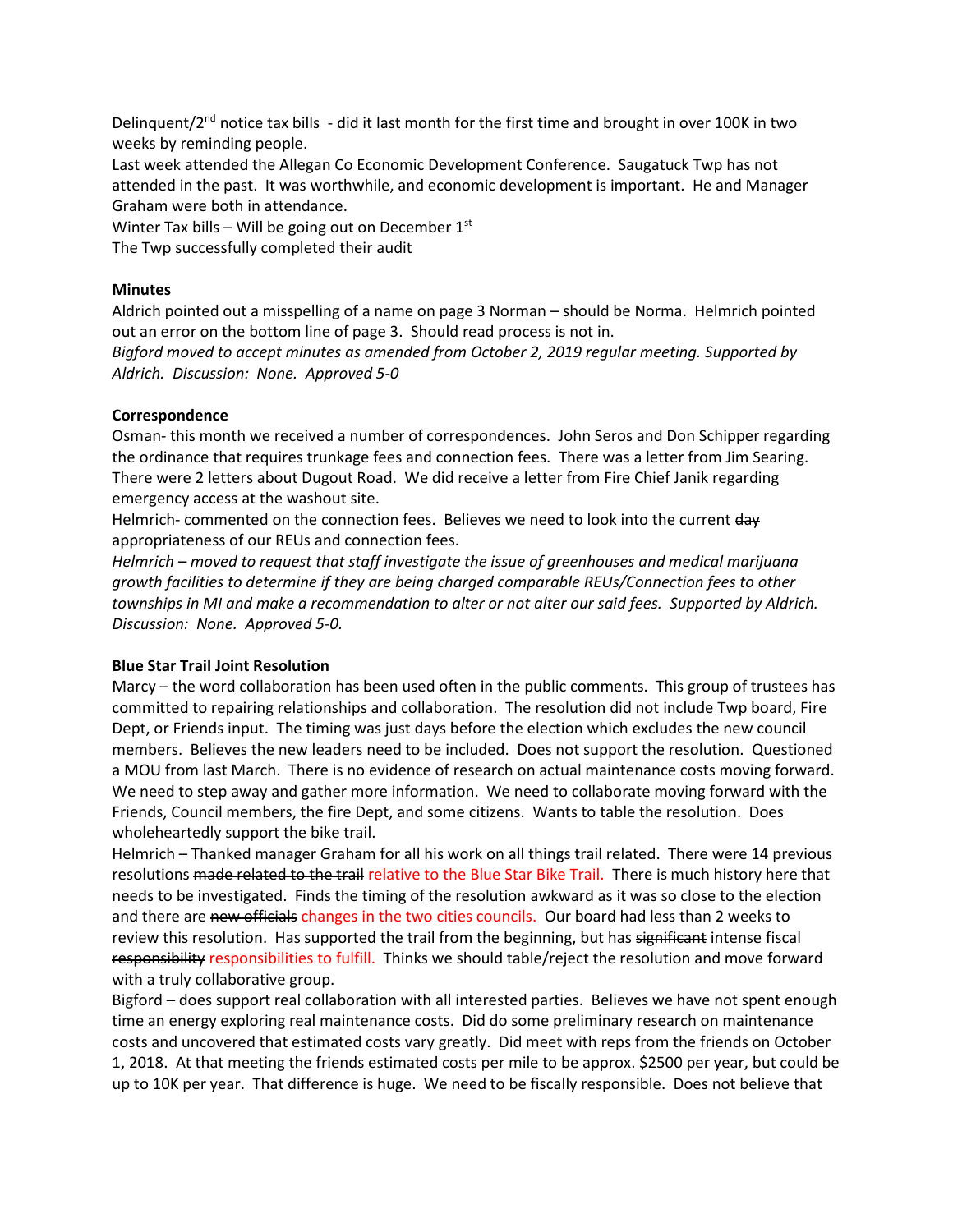our budget can support 50K a year, if that is what is really needed for maintenance. We need more time to research this.

Aldrich – loves the bike trail. Uses it almost daily. Wants to see completion/connection. We should form a committee with the council members, the parks commission, the managers, etc. Believes we should reject the resolution.

Osman – Wants to send a message of collaboration to both the Friends and to Saugatuck City. Tabling the resolution and creating a new one is attractive as she can imagine what it could look like. The elected officials are the ones voting, so they need to be a big part of the collaboration. Supports the idea of forming a committee.

*Helmrich – moved to table the Blue Star Trail resolution and develop a committee of 2 of the township's trustees, representatives from Saugatuck and Douglas, and representatives from the Friends of the Blue Star Trail towards producing a new resolution that could be brought to the 3 community governments. Supervisor Osman and Trustee Marcy will be the township's representatives on this committee along with the township manager. Supported by Marcy. Discussion: None. Approved 5-0*

### **2020 and 2021 Road Plan Review**

Osman – we have a road plan that includes various repairs. We are in the  $4<sup>th</sup>$  year of the plan. Sometimes adjustments need to be made as circumstances change. We have some recommendations on changes from the Road Commission – the subject matter experts.

Graham – Has been in contact with the Allegan Co Road Commission. It is the time of year where the Twp needs to identify what local road projects it wants to pursue moving forward. The Twp utilized the PASER rating map to develop their 5-year road plan. There are minor changes suggested by the Road Commission. The proposed road plan changes include moving some road projects back that were recommended and moving some projects up based on current circumstances. Year 2021 needs more review. Directed the trustees to the included documents related to this subject.

Aldrich – please talk about the letters from McIlwaine and Mack regarding road concerns Graham – has received many suggestions/comments on Riverside/Dug Out Roads. There are many options to choose from regarding maintenance and improvements. The road plan does include Riverside Drive and Dug Out Road, but it does not identify what should happen there. Believes we are not yet in the position to pave/widen those roads. One suggestion from the road commission is using asphalt millings which is a step above gravel roads. Some residents have supported this idea as well. This could be an intermediate step. Or, we could take that project off the list and look into other options. Can provide more info when the work orders come back. Asphalt millings could be a step in the right direction.

Helmrich- Last year we did not spend what was budgeted in roads. We are well funded in that area. In looking at the proposed road projects, has identified that some of the roads do not seem to be in need of maintenance/improvement. We do not need to spend money just because it is budgeted. We need to consider possible expenditures related to the washout.

Graham – look at 2020 and 2021 and look at the PASER ratings. Sometimes roads are in need of maintenance even when they do not seem to by just looking at them. Projects have to be planned 6mo to 1yr in advance. We have fund balances for emergencies. Cautioned the board regarding putting the road projects on hold.

Marcy- preventative maintenance is important. Work should be done before the roads are beyond repair and need to be replaced completely.

Graham – if the board is comfortable with staff going forward to get work orders for 2020 projects the goal would be to have work orders back in December so the projects could be bid out and planed by the road commission and commenced next construction season (summer 2020).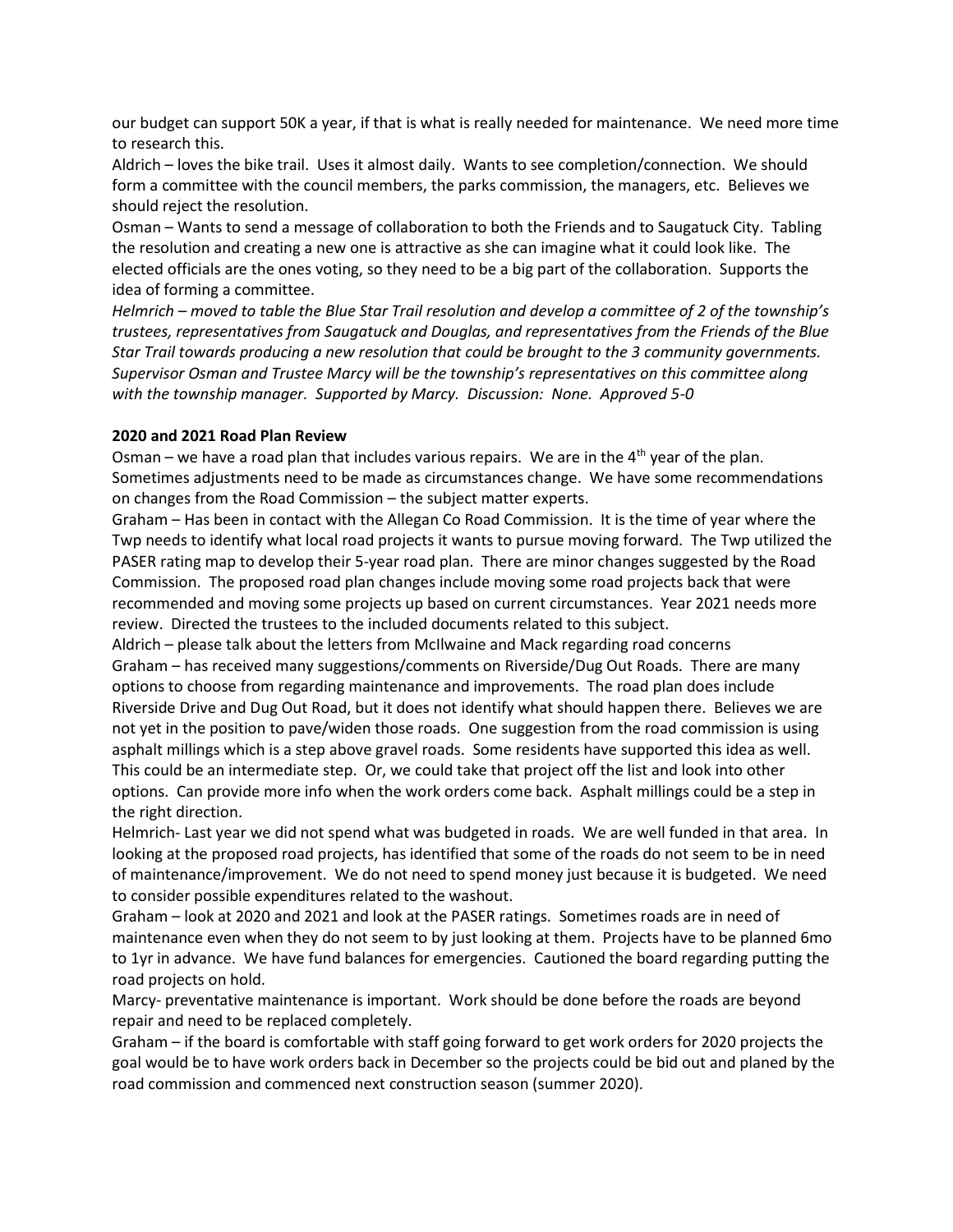*Osman moved to approve the 2020 road plan amendments as submitted. Supported by Marcy. Discussion: Helmrich- would like to see these projects listed in a priority order. Is not totally on board with number 1. Wants more information. Osman – we need the work orders in order to gather more information. Approved 4-1*

# **Zoning Ordinance Amendments**

Osman – Lynne Wells, our new zoning administrator went through our zoning ordinances and found some sections that were in conflict with other sections. Wells presented her suggested corrections to the zoning ordinances to the Planning Commission and they were approved unanimously. The PC is an advisory board; the township board needs to vote to make those actual changes.

*Aldrich moved to approve Ordinance No. 2019-10 as presented, which is an ordinance to amend sections 40-658, B, 2; 40-658, E; 40-663, C; and 40-185, C. Supported by Helmrich. Discussion: Helmrich – these changes were all inconsistencies except the one related to site plan review. Roll Call Vote: all yes. Approved 5-0.*

# **Premium Conversion Plan Restatement**

Osman- This plan allows employees to pay for employer-sponsored benefit premiums, pre-tax. Graham- The township currently pays 100% of employee premiums so this does not apply, but it provides a mechanism for contributions to be made to employee HSAs pretax.

Helmrich- This is not a change from what we are currently doing, correct?

Graham – This plan has been in place since 2010. It is a restatement of that. Staff cannot find any records of this going before the twp board in the past. To be safe, I recommend the board review the attached Premium Only Plan, Summary Plan Description and Certificate of Corporate Resolution. It is helpful for the board to understand this. Has reached out to Lighthouse Group, the township's insurance advisor, and they recommend the policy be renewed. It does not increase the cost or change anything.

*Bigford – Moved to approve the adoption of the Certificate of Corporate Resolution, which restates the Township's Premium Conversion Plan effective September1, 2019, as provided by Flex Administrators. Supported by Marcy. Discussion: none. Approved 5-0.*

# **Request to Repurchase 2 Cemetery Grave Plots**

Osman - this proposal suggests following our past practices in regards to repurchasing plots. *Aldrich – Moved to approve the repurchase of two cemetery grave plots from William and Linda Peterson in the amount of \$120 per grave plot, which totals a cost of \$240. Supported by Bigford. Discussion: none. Approved 5-0.* 

# **ACH and Post Audit Policy**

Graham – the township board adopted a Financial Policy Handbook on the October  $2^{nd}$  meeting. It was communicated at that time that there would be additional recommended policies to be added over time. Through the review of our legal counsel and our auditors, these are 2 of those policies that were recommended to be added. The goal of these policies is not to drastically change our current practices, but more to document the current baseline. The twp treasurer and the deputy clerk have both had a chance to look these policies over.

Helmrich – let me just explain how this operation works. Any ACH – automated bank transfer or anything to do with payroll taxes and benefits is initiated by the deputy clerk. Any ACH relative to tax money disbursements are is initiated by the treasurer. This effects affects the treasurer and the deputy clerk. There is a cross check system in place between the treasurer and the deputy clerk.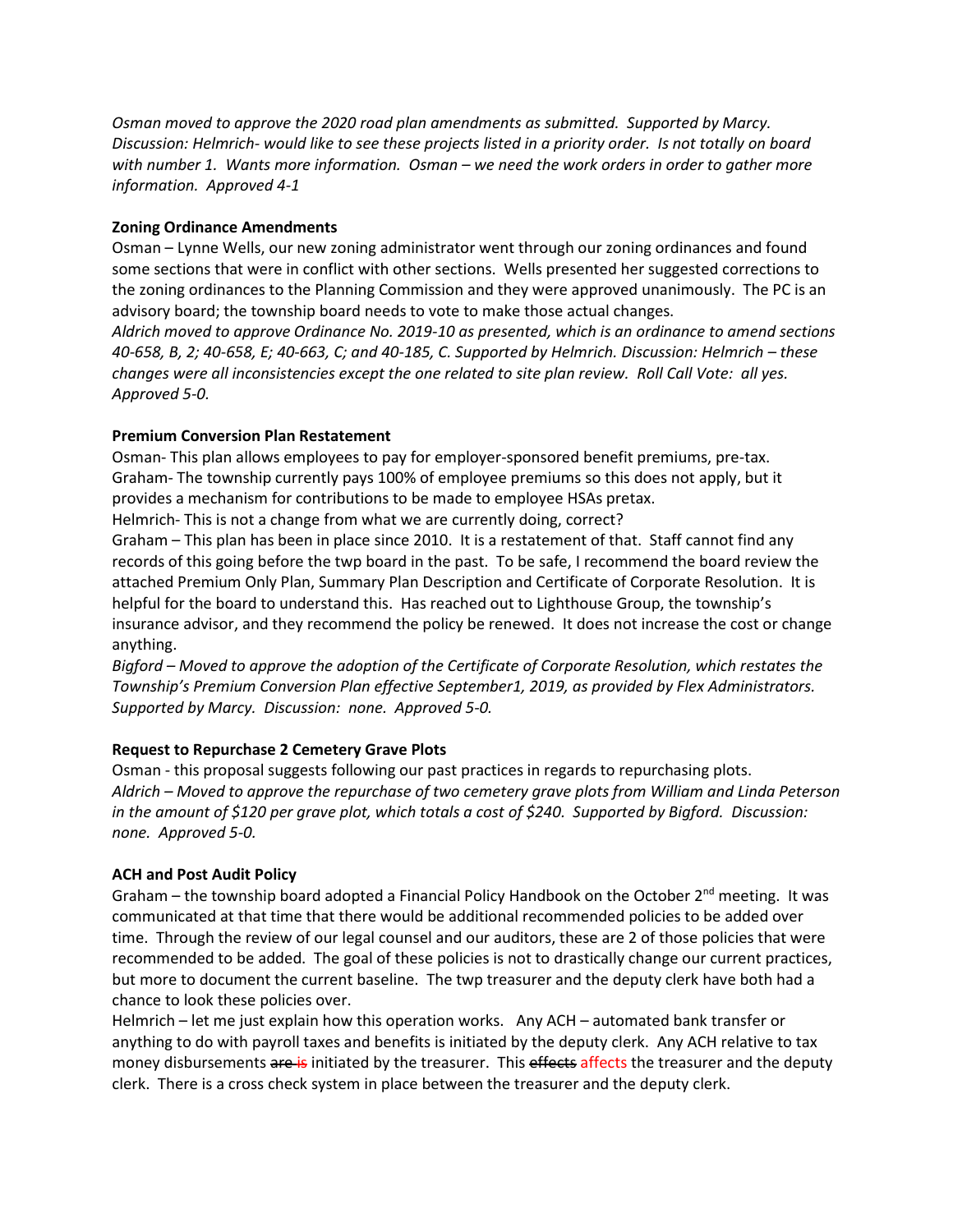*Marcy – moved to approve the adoption of the proposed ACH and Post- Audit Policies, as presented, and direct the Township Manager to add them to the Financial Policy Handbook. Supported by Helmrich. Discussion: none. Approved 5-0.* 

# **November 2019 Budget Amendments**

Osman – there are 3 different budget amendment requests before us. The first is probably the most pressing.

Graham – first one is directly related to the board action taken on October  $2^{nd}$  in relationship to the Harbor grant resolution that was passed. We received the invoice from Allegan Co. for 5K. This was not initially budgeted, so that is why an amendment is needed. The other 2 are a little different. Staff has been monitoring them and reviewing the budget to actual statements. We are consistently running over in our health insurance line and one is in one of our salary lines.

Helmrich – thank you for catching these early. The grant is not all budgeted, but about half of it is. So, the 5K may not all be used. The HSA payments may be in the greater health benefit line. Sexton was discussed previously by the board.

*Marcy – Moved to approve the requested November 2019 Budget Amendments, as presented. Supported by Aldrich. Discussion: None. Approved 5-0.*

# **Planning Commission**

Report from PC member and Township Treasurer Helmrich - PC met on October 28. Had a presentation from Ryan Kilpatrick regarding allowing communities to build homes smaller than the ordinances require. Smaller homes are popular with millennials and boomers. Presentation was on homes that were approx. 800 feet. PC may be taking steps to consider this more.

Approved a woodworking and boat restoration studio on Gleason Rd

Tabled a SAU – special use and site review for the medical marijuana and provisioning center on Blue Star and 64<sup>th</sup> Street; requested further detail and conditions to be addressed.

Passed a SAU and site review for a medical marijuana growth facility on Just Barns Dr., adjacent north of southern 196 interchange.

Approved 5 edits for clarity to Zoning Ordinances for private roads, passing lanes, and a site plan review notice – will only occur to properties adjacent, not within 300'. Only applies to allowable uses, not SAUs.

Next meeting on Monday, November 25, 2019 at 7pm. Will include public comment on Recreational Marijuana. We have currently opted out. Does Board want to request that the PC reconsider this; do we want ZA Wells to redline our current medical marijuana ordinance for consideration

*Helmrich – Moved to direct staff including the manager and zoning administrator to work collaboratively with legal counsel prior to the November 25th Planning Commission meeting to present options relative to opting into recreational marijuana including presenting a redlined version of our existing medical marijuana ordinance for further study of what said action would mean. Supported by Aldrich. Discussion: None. Approved 5-0.* 

# **Road Commission**

Marcy- happy to see some of the road improvements on the list that people have been concerned about for a while. There is great concern over the Lakeshore Dr. Situation. Much work is going into short term and long-term fixes.

Aldrich – Holland has created a machine to cut grass under the guardrails. Is anyone interested in checking into this? This could solve the roundup issue.

Dana Burd – believes this machine designed to clean out sediment

Aldrich – will check into this further.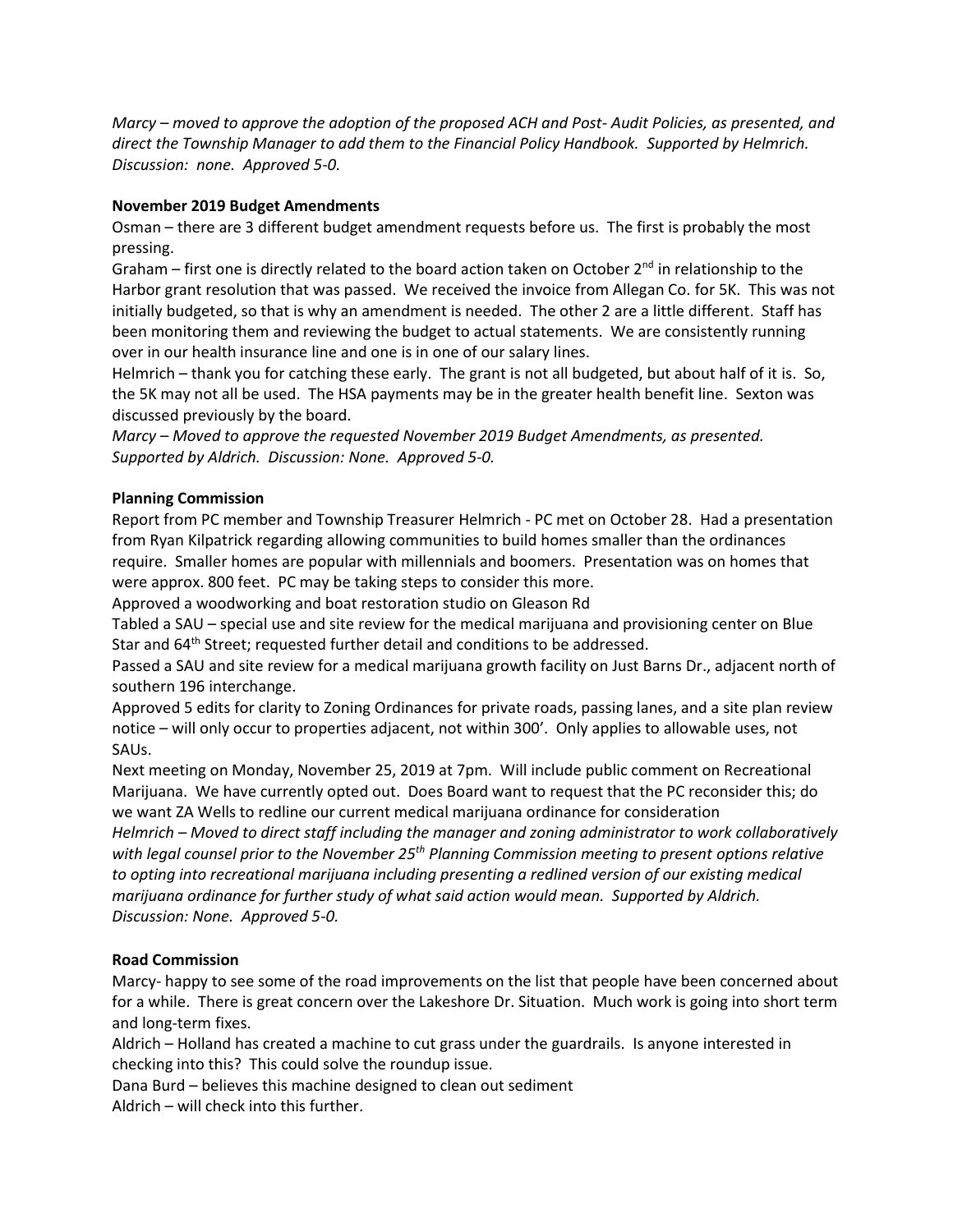### **Interurban**

Election of Officers stayed the same for fiscal year 2019: Chairperson Tarue Pullen, Vice Chairperson Kathy Johnson, Treasurer Lori Babinski, Secretary Marie Muha. Meeting dates stayed the same as well, the  $3<sup>rd</sup>$  Tuesday at 5pm. We ended the fiscal year with 70,079 passengers, up 4496 passengers. First time over 70K!!! Dispatch software is in progress and parts of the process are working well most of the time. There have been some problems with the tablets and communications which they are working through. Submitted by Lori Babinski, Twp rep

### **Fire Board**

Last month was above average with a total of 81. An increase of 3.4% from last year. October was back to normal for fire calls – 2 total. EMS counted for 35% of our calls which is below average. Friday and Saturday are the busiest days. The twp has the most calls, 301 compared to 225 and 229 in the cities. Response times remain steady with a 5:38 for 30 priority 1 and 2 calls. We have started to receive stats from AMR again, they fall between 12-13 minutes for priority 1 and 2.

### **Parks Commission**

Searing – would like to be included on the committee for the Blue Star Trail. Spoke about trail maintenance. We could create a sinking fund. We could budget for big expenses in the future. If we look to far into the future, we get too afraid to do anything.

The construction on the sidewalk by the church will be delayed till next spring due to the weather. Would like to schedule a visit with any interested twp board members to River bluff Park. He can show us the existing trails and where trails could be built as well as where nice views could be uncovered/created. Will work to come up with a plan if the weather cooperates. Bigford – can we include the dog park as well?

# **Kalamazoo Lake Water and Sewer Authority**

Mike McGuian McGuigan- approved an investment policy. The copper and lead testing required by the state and by the federal government was complete September 30. The results are good. Nowhere near exceeding limits. The state will also review it. There was an excursion in Douglas in the last 8 weeks. There was a business that was pumping out foamy water out of the back of the building. Douglas and the Sherriff acted immediately and ceased the action. The DEQ came in. The substance looked like coolant to MeGuian McGuigan. Spoke about lead and galvanized piping and it looks like it will be mandated. Master meter program - Darryl has an inventory of meters for at least a year. An expansion of bidding has been approved. There are companies out there that can supply meters for less money. The board approves every expenditure. Water is good.

#### **Open Board Report**

Helmrich – Would like us to consider moving meeting dates.  $2^{nd}$  Wednesday of the month? Graham – this will be on the December meeting agenda. He will provide a tentative schedule then and action can be taken.

#### **Manager Report**

Graham - The township office will be closed Monday for Veterans day. The onsite aspects of the audit took place on October 21-23. Will work with the auditors to prepare a presentation based on their reports. A goal and priority setting workshop is scheduled for Saturday December 14. This will be an